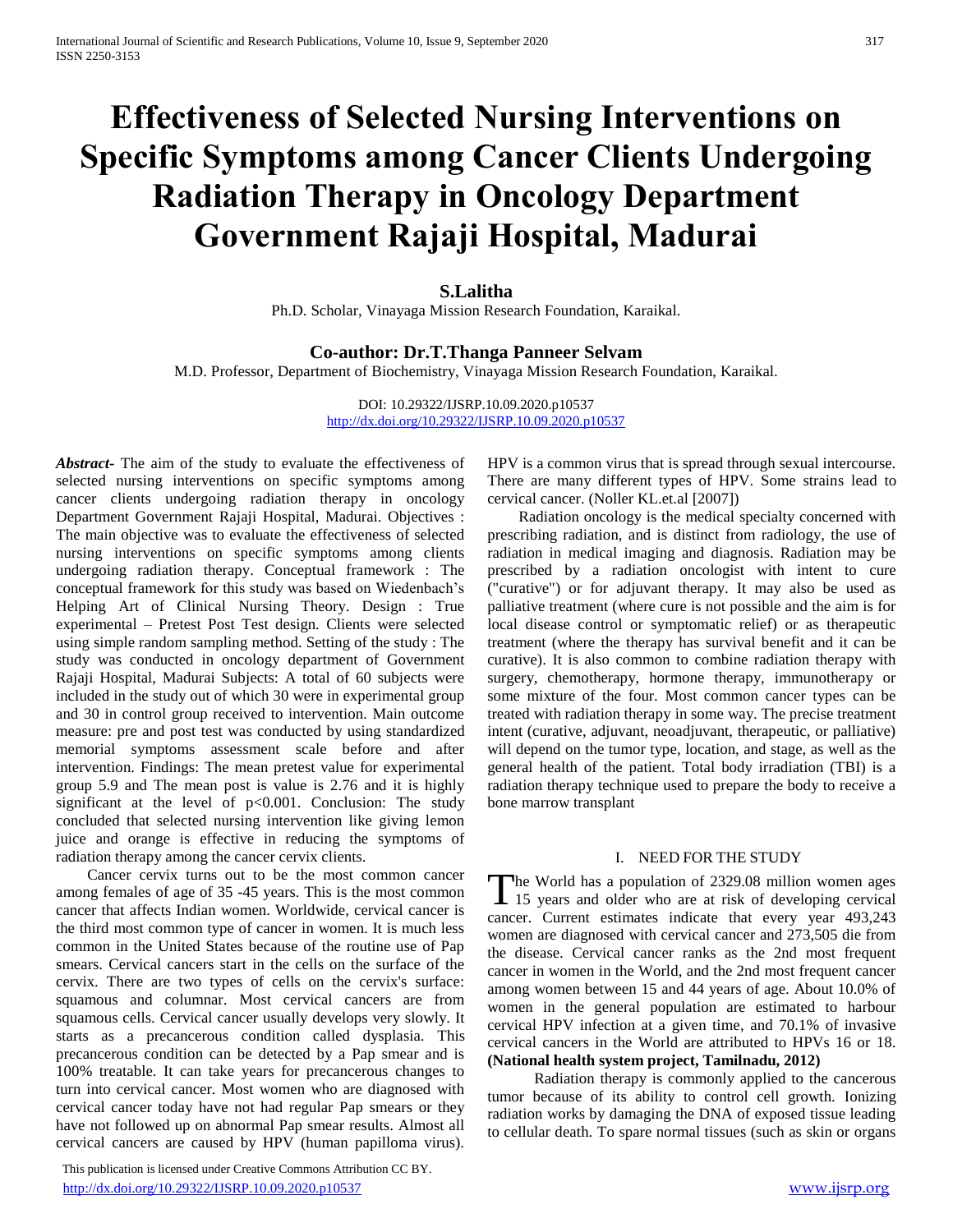which radiation must pass through to treat the tumor), shaped radiation beams are aimed from several angles of exposure to intersect at the tumor, providing a much larger absorbed dose there than in the surrounding, healthy tissue. Besides the tumour

## **1.3 OBJECTIVES:**

 1. To assess the severity of specific symptoms for clients with cancer cervix undergoing radiation therapy among experimental and control group.

 2. To evaluate the effectiveness of selected nursing interventions on specific symptoms among Clients undergoing radiation therapy in experimental group.

 3. To associate the post test scores of cancer with selected demographic and clinical variables among experimental and control group.

## **1.4 HYPOTHESIS**

 H1 There will be significant difference in severity of specific symptoms before and after selected nursing interventions among experimental group .

 H2 There will be a significant association between the post test scores with selected demographic and clinical variables among the Clients in experimental group.

## **2.1 LITERATURE RELATED TO ASSESSMENT OF THE SYMPTOMS CANCER CLIENTS UNDERGONE RADIATION**

## **THERAPY.**

 Murphy BA, Gilbert J. (2009) conducted a study among head and neck cancer Clients treated within 4 to 5 weeks of radiation therapy to assess dyphagia and other symptoms. results show that Clients develop mucositis, radiation dermatitis and edema of soft tissue , pain, copius mucous production, xerostomia and tissue swelling contribute to acute dysphagia , further it reveals that as the acute effects resolve late effects including fibrosis, lymph edema and damage to neural structures become manifest. Hence the researcher concluded that early referral for evaluation by speech language pathologist is critical to ensure adequate assessment of swallow function and a treatment plan was generated that includes patient education and swallow therapy.

Vistad I, Cvancarova M, Fossa SD, Kristensen GB. (2008) conducted a study on Post radiotherapy morbidity in long-term survivors after locally advanced cervical cancer among 147 Cervical Cancer survivors treated between 1994 and 1999 at The Norwegian Radium hospital, data was collected by a questionnaire and results revealed that reduced morbidity had reduced by 91 (62%) after a median follow-up time of 96 months (65-131 months). The results were compared with physicianassessed morbidity scores recorded at 5 years, and to selected normative data using descriptive statistics. Stress incontinence, diarrhea, nausea, and sexual problems were significantly ( $p <$ 0.001) more prevalent when compared with a control sample from the general female population.

## **2.2 LITERATURE RELATED TO SYMPTOM MANAGEMENT OF CLIENTS UNDERGONE RADIATION THERAPY.**

 John A Green.et.al, (2012) conducted a study concomitant chemotherapy and radiation therapy for cancer of the uterine cervix. Meta analysis with randomized controlled trails (RCTS). 24 trials and 4921 Clients, although due to patient exclusion and differential reporting 61% t 75% were available for the analyses. Whether or not platinum was used with absolute benefits of 10% and 13% respectively. There was, however, statistical heterogeneity for this outcome. There was some evidence that the effect was greater in trials including a high proportion of stage I and II Clients. Chemoradiation also showed significant benefit for local recurrence and suggestion of benefit for distant recurrence. Acute hematological and gastrointestinal toxicity was significantly greater in the concomitant chemoradiation group.

 Benze G, Alt-Epping B, Geyer A, Nauck F. (2012) conducted a systemic review to assess Treatment of nausea and vomiting with prokinetics and neuroleptics in palliative care Clients to determine the level of evidence for the treatment of nausea and vomiting with prokinetics and neuroleptics in palliative care Clients suffering from far advanced cancer and no longer being treated with chemotherapy,a total of 30 studies fulfilling the inclusion criteria were found. All studies focused on cancer Clients. The study showed that metoclopramide is seen as an effective drug in many studies whereas the evidence for it is moderate at best. Within the group of neuroleptics, levosupiride and levomepromazine seem to have good antiemetic potential but the evidence level is low in Clients with advanced cancer, hence metoclopramide can be used to reduce nausea and vomiting for these clients.

## II. CONCEPTUAL FRAMEWORK

The conceptual framework for research study serves as a measure on which the purpose of the study is based. It also serves as a springboard for theory development. The framework provides the prospective from which the researcher views the problem under investigation.

The investigator adopted the Wiedenbach's Helping Art of Clinical Nursing theory (1964) as a base for developing the conceptual framework. This theory directs an action towards an explicit goal. It has 3 factors

- 1. Central purpose
- 2. Prescription
- 3. Realities
- **1. Central purpose**

 It refers to what the nurse wants to accomplish. It is the goal towards which a nurse strives. In this study the main central purpose is to assess the effectiveness of selected nursing interventions on specific symptoms among Clients undergoing radiation therapy in oncology department, Government Rajaji Hospital, Madurai.

## **2. Prescriptions**

 It refers to plan a care for a patient. It will specify the nature of action that will fulfill the nurse's central purpose. In this study the investigator plans to provide the nursing intervention among patient who receiving radiation therapy and assess the improvement of the symptoms.

## **3. Realities:**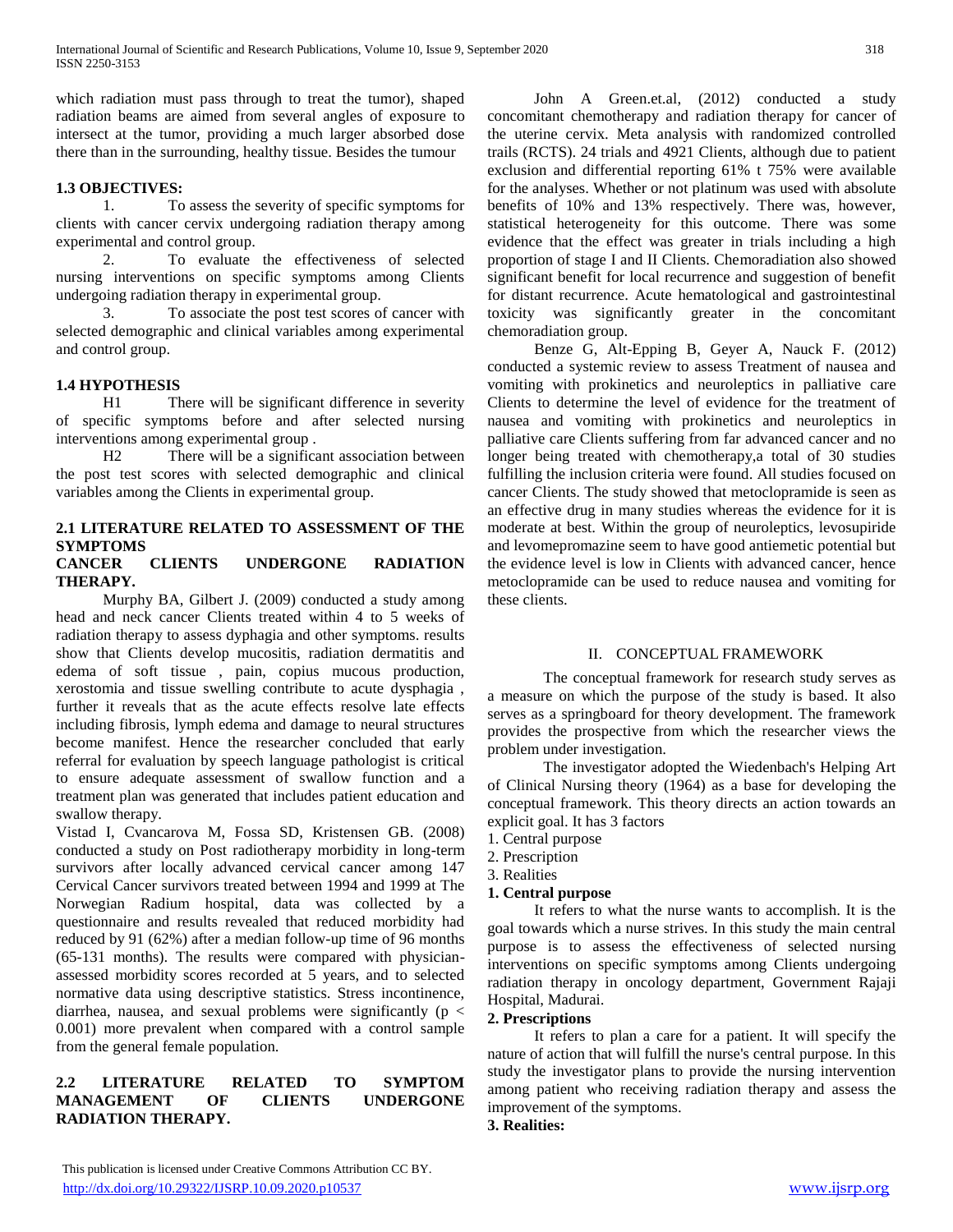It refers to the physical, physiological, emotional and spiritual factors that affect the nursing action. The five realities identified by Wiedenbach's theory are agent, recipient, goal, means and activities and framework. The conceptualization of nursing practice according to this theory' consists of 3 steps as follows

• Step-1: Identifying the need for help.

• Step-2: Ministering the needed help.

• Step-3: Validating the help.

## **Step-I: Identifying the need for help.**

 This step involves determining the need for help assessment of the symptoms MSAS scale (Memorial Symptom Assessment Scale) among cancer cervix Clients receiving radiation therapy by means of pretest questionnaire.

#### **Step-2: Ministering the needed help.**

 This step involves provision of required help for identified need. It has 2 components

Prescription: It refers the investigator nursing intervention (lemon juice, Orange juice) undergone specific symptoms like nausea vomiting and loss of appetite among cancer cervix patient receiving radiation therapy.

**(i) Realities:** In this study', the five realities identified by Weidenbach theory are

• Agent: Investigator

• Recipient: cancer cervix receiving radiation therapy

• Goal: Reduced of the symptoms (nausea vomiting, appetite stimulate) receiving radiation therapy.

**• Means:** 

o Experimental group- Nursing intervention (Lemon juice and orange)

o Control group - No intervention

#### **Step: 3 validating that the need for help was met.**

 The nurse validates the ministered help. It is accomplished by means of post test symptoms assessed by MSAS scale for experimental group reduce the symptoms and control group there is no changes in symptoms.

## **3.14 RESEARCH APPROACH QUANTITATIVE APPROACH**

 The research approach used for this study was quantitative approach. An experimental study was adopted because investigator used randomization and manipulation in the form of nursing intervention to experimental group and regular care treatment for control group.

## 3.2 DESIGN:

True experimental — Pretest Post test design.



## **3.3 RESEARCH VARIABLES**

 This publication is licensed under Creative Commons Attribution CC BY. <http://dx.doi.org/10.29322/IJSRP.10.09.2020.p10537> [www.ijsrp.org](http://ijsrp.org/)

 Independent variable: Selected nursing intervention Dependent variable: Specific symptoms among Clients undergoing radiation therapy Demographic variable: Age, educational status, income, occupation, Clinical variable: Hemoglobin level, blood pressure, duration of illness, number of radiation sitting.

## **3.11 SCORING PROCEDURE**

 Part - I It includes age, education, occupation, and monthly income, duration of illness, hemoglobin level blood pressure, duration of illness, number of radiation sitting. Descriptive statistics like number, percentage used for analysis. Part - II Each symptoms frequency as it occurred was rated as • Rarely-1 • Occasionally - 2 • Frequently  $-$  3 and • Almost constantly — 4 Interpretation of Scores • 2 to 4 -Mild Symptoms • 4 to 6- Moderate Symptoms • 6 to 8- Severe Symptoms ) 3.12

## CONTENT VALIDITY:

 The tool used for this study was given to five experts in the filed of nursing and medicine for content validity. Suggestions were considered and appropriate changes were made and found to be valid.

#### RELIABILTY:

 The Memorial Symptom Assessment Scale (MSAS) is a multidimensional tool developed to evaluate measure the prevalence, characteristics and distress of common symptoms related to cancer. The author who invented this tool has conducted a study to evaluate its reliability and validity ,One hundred-twenty Clients were included in

## **3.11 SCORING PROCEDURE**

 It includes age, education, occupation, and monthly income, duration of illness, hemoglobin level blood pressure, duration of illness, number of radiation sitting. Descriptive statistics like number, percentage used for analysis.

## **Each symptoms frequency as it occurred was rated as**

- Rarely-1
- Occasionally 2
- Frequently 3 and
- Almost constantly 4 Interpretation of Scores
- 2 to 4 -Mild Symptoms
- 4 to 6- Moderate Symptoms
- 6 to 8- Severe Symptoms )

## **3.13 PILOT STUDY**

 The pilot study was conducted among the cancer cervix Clients receiving radiation therapy in oncology department, samples were selected from the selected population after obtaining the permission from the subjects. Pilot study was from 01.08.2012 to 07.08.2012. Clients selected for the pilot study were not included for the main study. Pilot study revealed that the study was feasible.

## **3.14 DATA COLLECTION PROCEDURE**

 Data collection was done for the period of 4 weeks. Clients were selected by simple random sampling. Data was collected on all days from 8 am to 5 pm. the period for data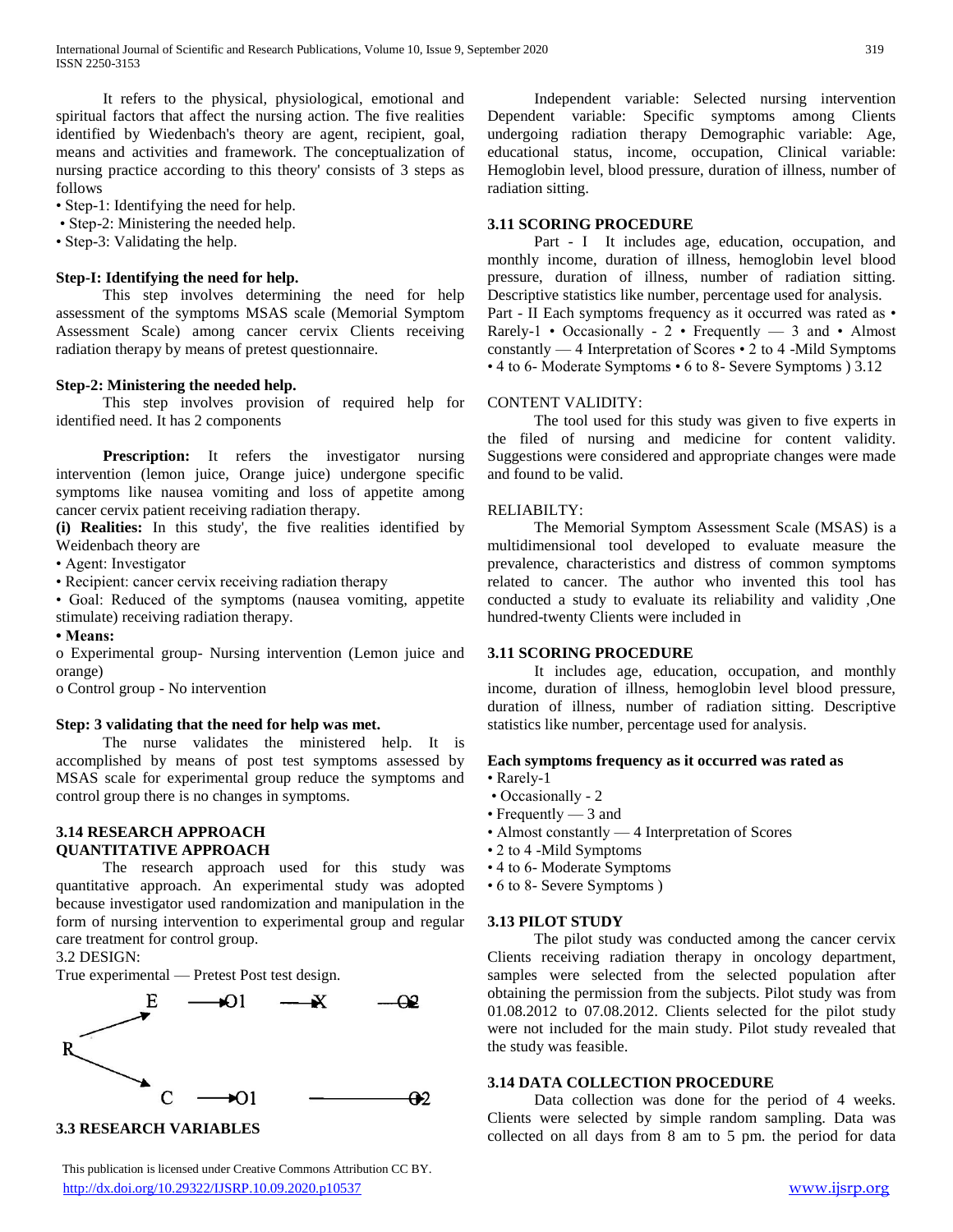collection was from 16.08.2012 to 15.09.2012. Each week twenty samples were selected by simple random sampling, out of which 10 were in experimental group and 10 were in control group and pretest assessment of was done using MSAS on day '1' and selected nursing intervention of giving 200m1 of lime juice+ one cricket ball size orange fruit was administered only to experimental group, and the control group received regular treatment. Same intervention was carried for consecutive 6 days and on the next day post test was conducted for both experimental and control group using the same MSAS. The same procedure was followed for the next two weeks.

## III. DATA ANALYSIS AND INTERPRETATION

 Analysis is the appraisal of the data and interpretation of the data consisting of relation between findings of the study to the research problem and theoretical framework for the study. An important function of the research problem and theoretical framework for the study. This chapter deals with analysis and interpretation of the data collected of specific symptoms with selected nursing intervention among cancer Clients receiving

radiation therapy. From 60cancer cervix who receiving radiation thearaphy, 30 for experimental and 30 for control group being analyzed classified and tabulated on the basis of the objectives of the study.

## **PRESENTATION OF THE DATA**

 The study findings of the samples are presented in the following sections.

**Section-A:** Distribution of demographic and clinical variables of the client's with Cancer cervix receiving radiation therapy.

**Section-B:** Frequency, mean, standard deviation, mean percentage of the client's with Cancer cervix receiving radiation therapy.

Section-C: Effectiveness of selected nursing interventions on specific symptoms among Clients undergoing radiation therapy in experimental group and control group.

**Section-D:** Association of post test score with selected demographic and clinical variables in both experimental and control

## **Frequency and percentage wise distribution of patient under radiation therapy in Oncology department in both experimental and control group**

| $=30$<br>(n: |  |
|--------------|--|

| DEMOGRAPHIC VARIABLE       | Control Group            |                          | <b>Experimental Group</b> |                          |
|----------------------------|--------------------------|--------------------------|---------------------------|--------------------------|
|                            |                          |                          |                           |                          |
|                            | f                        | $\%$                     | f                         | $\%$                     |
| Age (IN Year):             |                          |                          |                           |                          |
| $(a)$ . 30-40              |                          |                          | 1                         | 3                        |
| $(b)$ . 41-50              | 20                       | 67                       | 19                        | 63                       |
| $(c)$ . 51-60              | 10                       | 33                       | 10                        | 33                       |
| $(d)$ . 61-70              | $\overline{\phantom{a}}$ | $\overline{\phantom{a}}$ | $\overline{\phantom{a}}$  | $\overline{\phantom{a}}$ |
| <b>Educational Status:</b> |                          |                          |                           |                          |
| (a). No formal education   | 28                       | 93                       | 29                        | 97                       |
| (b). Primary               | 2                        | 7                        | 1                         | 3                        |
| (c). Higher education      |                          |                          |                           | ٠                        |
| (d). Graduate and others   | $\qquad \qquad -$        |                          | $\overline{\phantom{a}}$  | $\overline{\phantom{a}}$ |
| Occupation:                |                          |                          |                           |                          |
| (a). coolie                | 22                       | 73                       | 29                        | 97                       |
| (b). Agriculture           | 6                        | 20                       |                           |                          |
| (c). Business              | 2                        | 7                        | 1                         | 3                        |
| (d). Private employee      |                          |                          |                           | $\overline{\phantom{a}}$ |
| Family income:             |                          |                          |                           |                          |
| (a). $Rs < 500$            | 22                       | 73                       |                           | $\overline{\phantom{0}}$ |
| (b). $Rs.501 - 1000$       | 6                        | 20                       |                           |                          |
| (c). $Rs.1001 - 2000$ .    | 2                        | 7                        | 23                        | 77                       |
| (d). $Rs. > 2001$          |                          | $\Omega$                 | 7                         | 23                       |

| DEMOGRAPHIC VARIABLE     | Control Group | <b>Experimental Group</b> |  |      |
|--------------------------|---------------|---------------------------|--|------|
|                          |               | $\%$                      |  | $\%$ |
| <b>CLINICAL VARIABLE</b> |               |                           |  |      |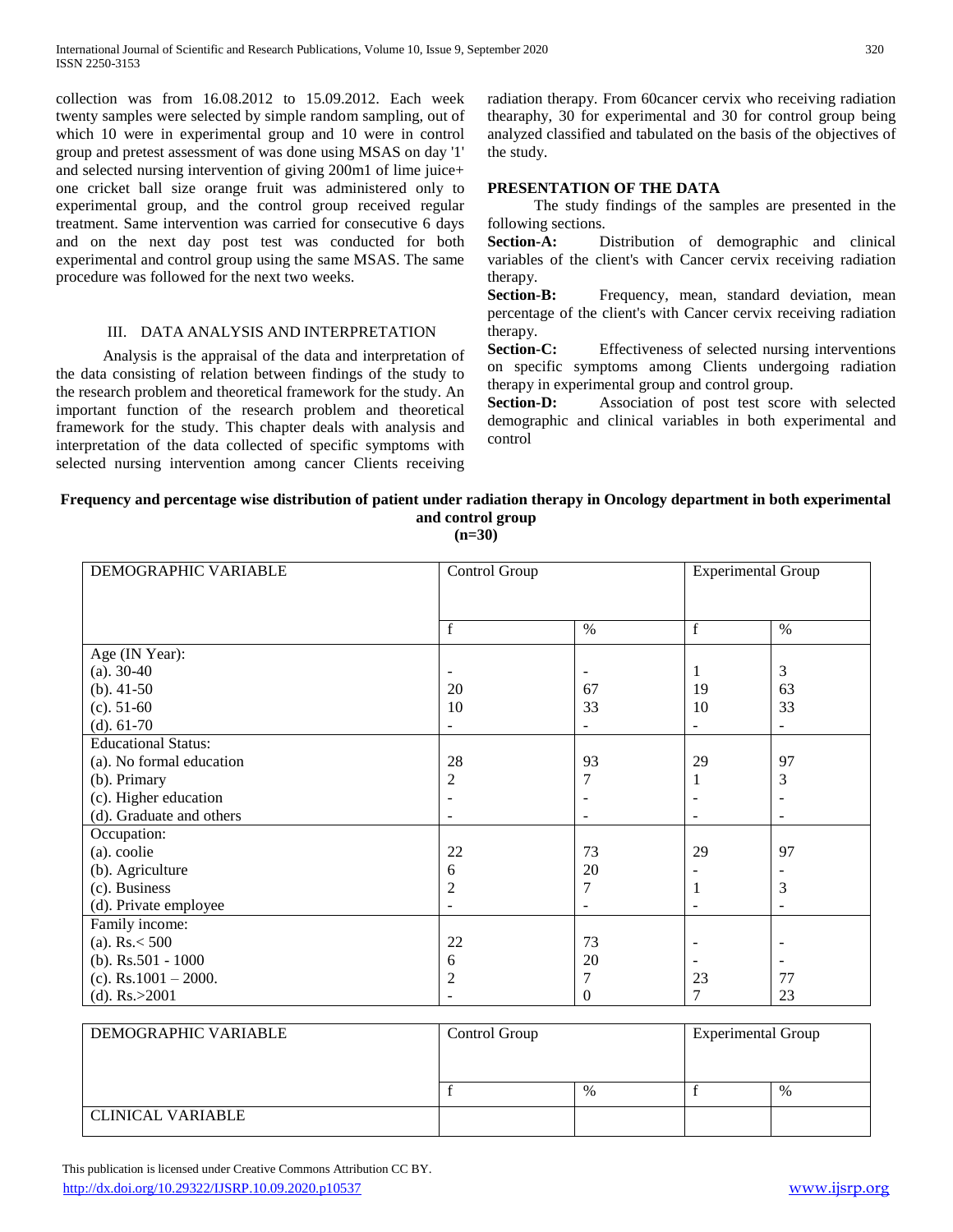| Hemoglobin levels (gms%):         |                          |                |                          |                   |
|-----------------------------------|--------------------------|----------------|--------------------------|-------------------|
| $(a)$ . 9                         | $\overline{\phantom{a}}$ |                | 1                        | 3                 |
| $(b)$ . 9.5                       | $\mathfrak{2}$           | 7              | $\mathbf{1}$             | 3                 |
| $(c)$ . 10                        | 26                       | 87             | 15                       | 50                |
| $(d)$ . 10.5                      | 1                        | 3              | 1                        | 3                 |
| $(e)$ . 11                        | 1                        | 3              | 11                       | 37                |
| (f). 11.5                         | $\overline{\phantom{a}}$ | $\blacksquare$ | 1                        | 3                 |
| Duration in years:                |                          |                |                          |                   |
| (a). Less than or equal to 1 year | 29                       | 97             | 22                       | 73                |
| $(b)$ . 2-5 years                 |                          |                | 8                        | 27                |
| (c). More than 5 years            | 1                        | $\overline{3}$ | $\overline{\phantom{a}}$ | $\qquad \qquad -$ |
|                                   |                          |                |                          |                   |
| <b>Blood Pressure:</b>            |                          |                |                          |                   |
| (a). $>$ or = 130/90 mm hg        |                          |                |                          |                   |
| (b). $< 130/90$ mm hg             | 30                       | 100            | 30                       | 100               |
|                                   |                          |                |                          |                   |
| Radiation sitting:                |                          |                |                          |                   |
| $(a)$ . 12-15                     | 12                       | 40             | $\sqrt{2}$               | 7                 |
| $(b)$ . 16-19                     | 18                       | 60             | $20\,$                   | 67                |
| $(c)$ . 20-23                     |                          |                | 8                        | 26                |
|                                   |                          |                |                          |                   |
|                                   |                          |                |                          |                   |
|                                   |                          |                |                          |                   |
|                                   |                          |                |                          |                   |
|                                   |                          |                |                          |                   |
|                                   |                          |                |                          |                   |

 With regard the age out of 30 samples of experimental group 19 (63%) of them belongs to age group 41 - 50 years, 10(33%) of them belongs to 51 -60years, 1(3%) persons belongs to age group 30 -40years and none of the age group of 61 - 70years. With regard the age out of 30 samples of control group 20 (67%) of them belongs to age group 41 - 50 years, 10(33%) of them belongs to 51 -60years, 1(3%) persons belongs to age group 30 -40years and none of the age group of 61 -70years.

## **LEVEL OF SYMPTOMS FOR PRETEST & POST TEST IN EXPERIMENTAL GROUP**

 According to the educational status out of 30 samples of experimental group 29 (67%) of them belongs to no formal education, 1(3%) of them belongs to primary education, and none of the education status of Higher education and Graduate and others. With regard the educational status of 30 samples of control group 28 (93%) of them belongs to no formal education, 2(7%) of them belongs to primary education, none of the educational status for higher education and graduate and others.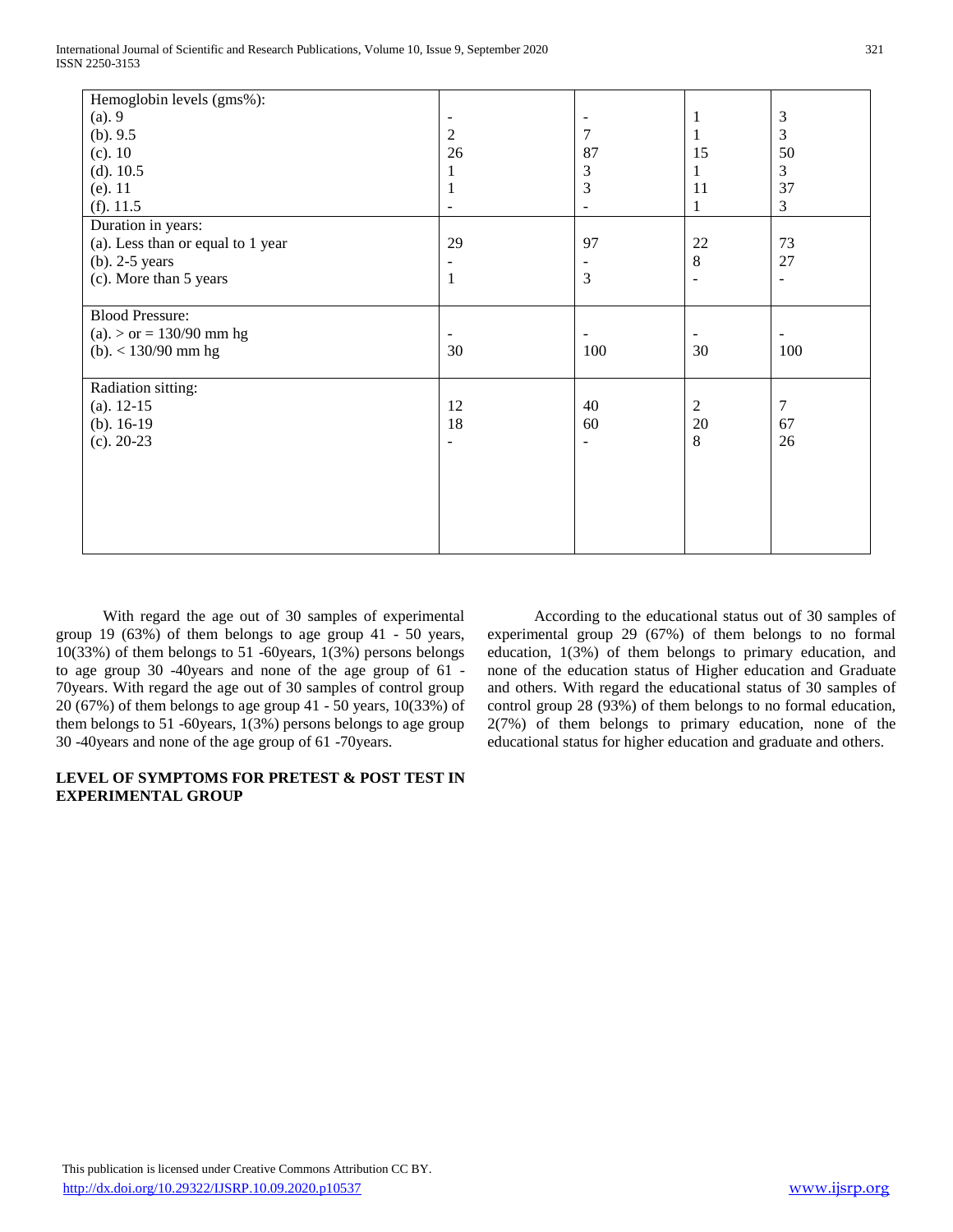## **FIG .7. Percentage wise distribution of level of symptoms for both pretest and post test in experimental group.**

The figure shows that in experimental group the severe of symptoms has decreased and number of Clients in severe symptoms had reduced from 10% to 0% and most of then had came down to mild symptoms.



## **FIG. 8. Percentage wise distribution of level of symptoms for both pretest and post test in control group.**

 The figure shows that in control group the level of symptoms remain almost same in both pretest and post test, in pretest 60% were in moderate symptoms and in post test 80% were in moderate symptoms.

 Effectiveness of selected nursing interventions on specific symptoms among Clients undergoing radiation therapy in experimental group and control group.

## Table-4

Paired "t"-test was found to assess the effectiveness to symptoms on selected nursing interventions among Clients undergoing radiation therapy in Oncology department within experimental group.

\*-P<0.05, significant and \*\*-P<0.01 &\*\*\*-P<0.001, highly significant

|         | Post test |           | Pre test |           | 't'-value | P-value    |
|---------|-----------|-----------|----------|-----------|-----------|------------|
|         | Mean      | <b>SD</b> | Mean     | <b>SD</b> |           |            |
| Overall | 2.76      | 0.43      | 5.9      | 1.18      | 13.41     | $0.000***$ |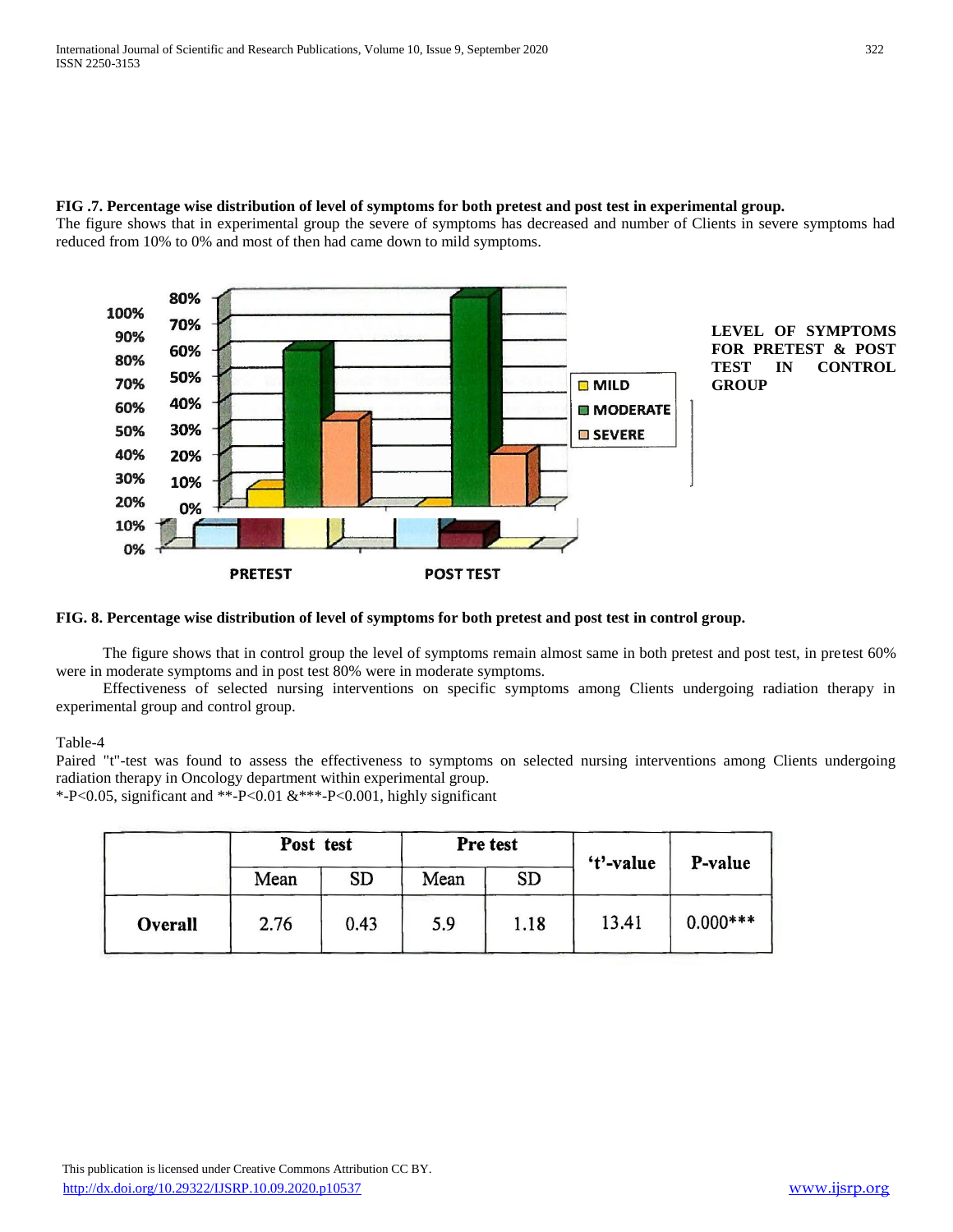International Journal of Scientific and Research Publications, Volume 10, Issue 9, September 2020 323 ISSN 2250-3153

#### Table-5

Paired "t"-test was found among Clients undergoing radiation therapy in Oncology department within the control group.

\*-P<0.05, significant and \*\*-P<0.01 &\*\*\*-P<0.001, highly significant

This table reveals that in experimental group, posttest level of nursing intervention mean (2.76) is reduced from pretest mean 5.9 which is highly significant at  $0.000***$  level.

There was no significant change in mean comparing in control group pre and posttest level of symptoms.

|         | <b>Control pretest</b><br><b>Control Post test</b><br>test |           |      |           |       | 't'-value | P-value |
|---------|------------------------------------------------------------|-----------|------|-----------|-------|-----------|---------|
|         | Mean                                                       | <b>SD</b> | Mean | <b>SD</b> |       |           |         |
| Overall | 6.3                                                        | 1.27      | 5.9  | 0.803     | 1.459 | 0.10      |         |

#### **6.1 SUMMARY**

 Cancer is one of the common non communicable diseases. It is 'silent killer disease'. It is the time that we have to focus on the health care facilities and comprehensive treatment for cancer at maximum level.

 Cancer is the chronic disease the long term treatment of them alters the behavioral pattern of the client. The health care providers play vital role to educate the population about the importance of early detection, treatment and prevention of its complication. Hence "A study to evaluate the effectiveness of selected nursing interventions on specific symptoms among cancer clients under radiation therapy in Oncology department, at Government Rajaji Hospital, Madurai" was undergone to see the effectiveness.

 The study was done on sixty clients based on the inclusion criteria and data was collected through simple randomized (lottery method). 30 clients for experimental group 30 control group in oncology department.

#### **6.3 CONCLUSION**

 Consuming lemon juice and orange is effective and feasible. It is low cost method to decrease the nausea and vomiting, food taste changes. A Cancer cervix client with receiving radiation therapy is influenced by the demographic and clinical variables. Based on the methods of sample selection, the finding may be generalized to an individual with cancer cervix client. the study findings provides the statistical evidence which early indicates that lemon juice and orange is one of the best alternative therapy which may be used in reduction of the symptoms for the cancer cervix clients receiving radiation therapy. Symptom will be reduced highly significant among the clients who received lemon juice and orange. The result suggested that association between the post test measures of symptoms level in the demographic variables.

#### **REFERENCES**

BOOK REFERENCES

- [1] 1. Agarwal, L.P.(2006). Modern educational research. (lsted). New Delhi: Dominant publishers and distributors.
- [2] 2. Anne. E. Belcher. (1992). Cancer Nursing, Missouri: Mosby.

 This publication is licensed under Creative Commons Attribution CC BY. <http://dx.doi.org/10.29322/IJSRP.10.09.2020.p10537> [www.ijsrp.org](http://ijsrp.org/)

- [3] 3. Anne waugh, Allison Grant. (2004). Anatomy and physiology in health and illness (9th ed). Churchill Livingstone.
- [4] 4. Basvanthappa, B.T. (2006). Nursing Research, Bangalore: Jaypee Brothers.
- [5] 5. Basavanthappa, B.T. (2003). Medical -surgical nursing, Medical publishers (p) Ltd; Bangalore : Jaypee brothers.
- [6] 6. Bennet,V.R. and Brown, L.K.(2003). Myles text book for midwifes (14th ed) Ediburgh, Churchill Livingston Bangalore: Jaypee Brothers.
- [7] 7. Black and Hawks, (2005). Medical Surgical Nursing (7th ed), Volume-1, Saunders Publications
- [8] 8. Brunner and Siddarth, (2008). Text of Medical Surgical Nursing (11th Ed), New Delhi: Wolters Kluwer India Pvt.Ltd.
- [9] 9. Burns Nancy and groove susan. (2001). Understanding Nursing research, (2nd ed), Saunders: Philadelphia.
- [10] 10. Carol Taylor, Carol Lillis, Priscilla Lemone. (2005) Fundamentals of Nursing. Wolter S, New Delhi: Kluwer Health (India), Pvt.Ltd.

#### JOURNALS REFEERNCES

- [1] 1. Cohen E; et.al. (2008). Pain beliefs and pain management of oncology Clients, Cancer Nursing, 31(2):1-8
- [2] 2. Costantini M (2009). Prevalence, distress, management and relief of pain during last 3 months of cancer Clients life. Results of an Italian follow back survey", Annuals of oncology, 20(4)729-35.
- [3] 3. Currin J; Meister EA (2008), "A hospital-based intervention using massage to reduce distress among oncology Clients", Cancer Nursing. 31(3):214-21
- [4] 4. Deimling T. Gary, Bowman, F. Karen, Wagner. J. Louis.(2007). The effects of cancer related pain and fatigue on functioning of older adult long term cancer survivors, Cancer Nursing, 30(6) 421-433.
- [5] 5. Dotting.D.(1997). Review of the literature on the effectiveness of Reflexology, Therapeutic nurse midwifery, 3(5), 123-130.
- [6] 6. Edrington.et.al.(2007). A review of literature on the pain experience of Chinese Clients with cancer. Cancer Nursing, 30(5), 335- 346.
- [7] 7. Gerlish L. Lamasney A, et.al. A Nursing Intervention to modify the distressing symptoms of pain and nausea in Clients hospitalized with cancer, Cancer Nursing 23 (3):237-242.
- [8] 8. Green CR, Monague L and Hart-Johnson T.A.(2009). Consistent and break through pain in diverse advanced cancer Clients: a longitudinal examination", Journal of pain symptom management, 37 (5) 831-47
- [9] 9. Griffiths.(1996). Reflexology complementary therapies in nursing and midwifery, cancer Nursing 2(1), 13-16.
- [10] 10. Hayes J, Cox.C.(1999). Immediate effects of five minute foot massage on